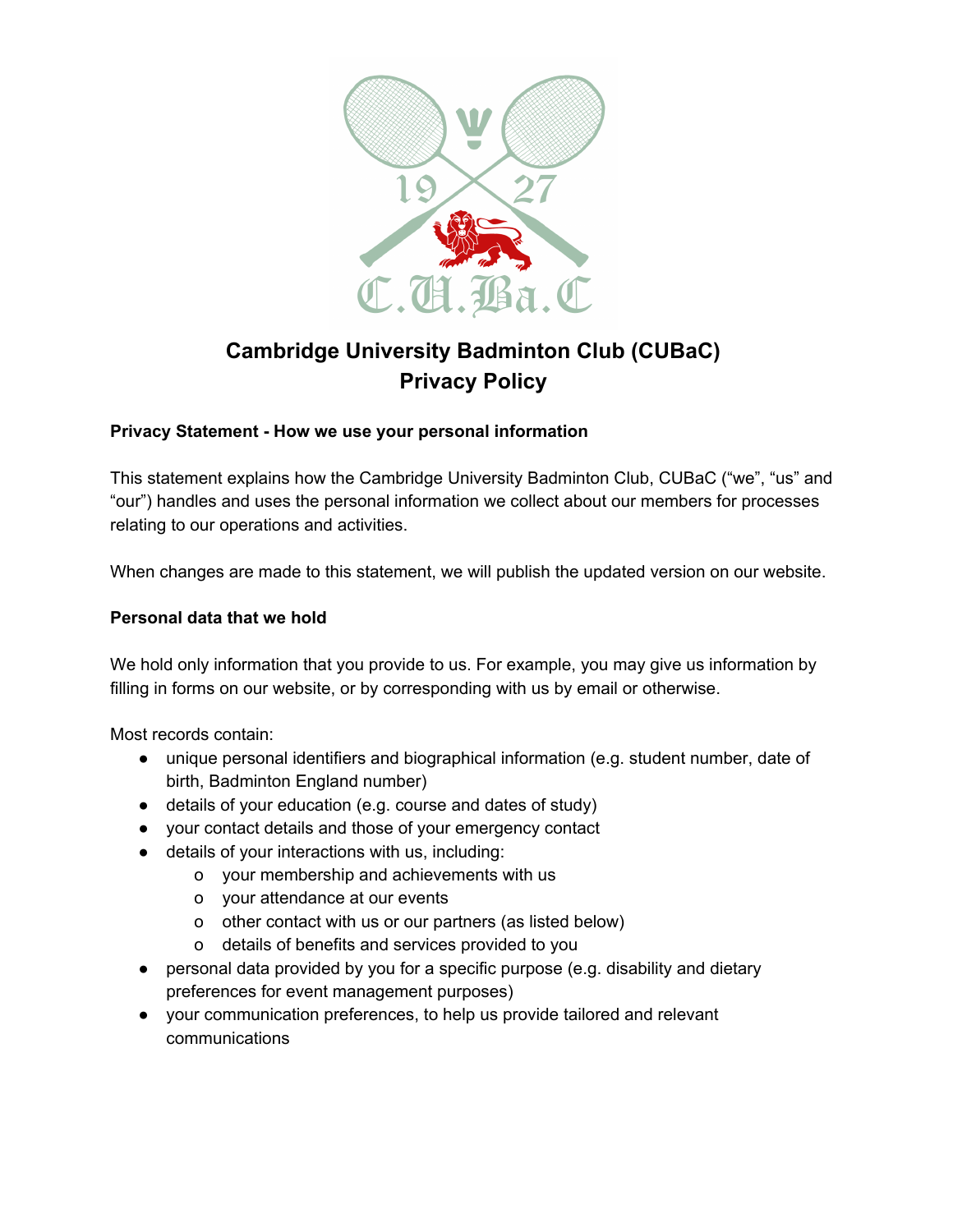#### **How we use your personal information**

We collect and process your personal information for a number of purposes, including:

- Maintaining your personal details, including ensuring effective communications with you.
- Keeping financial records (e.g. payment of your membership fees).
- Maintaining a formal record of your activities with us.
- Undertaking research into our activities.
- Managing complaints made to us.
- Managing society alumni relations and fundraising.

Communications to you may be sent by post, telephone or electronic means (principally by email), depending on the contact details we hold, the consent that you have provided, and the preferences expressed by you about the types of communications you wish to receive.

If you have concerns or queries about any of these purposes, or how we communicate with you, please contact us using the details listed below.

We will always respect a request by you to stop processing your personal data, and in addition your statutory rights are set out below.

#### **How we share your personal information**

We share the above categories of data with the University and the Colleges to provide you with a coordinated approach. Any transmission of data to or from the University and Colleges is managed through agreed processes which comply with relevant data protection legislation. The University and each College has its own data protection statement and procedures.

Additionally, we share the above categories of data on a considered and confidential basis, where appropriate, with:

- third parties engaged by us to provide fundraising related services, such as:
	- companies that provide us with data about alumni and supporters
	- consultants advising us on individuals' capacity to donate
	- other contractors providing services to you on our behalf or services to us
- selected companies who provide products and services that we endorse
- Badminton England for the purposes of mandatory registration.
- British Universities and Colleges Sport (BUCS), for the purposes of player entry and eligibility checks.
- our sponsors for the purpose of publicising our club or their organisations.

We may also be subject to a legal requirement (with or without your consent) to share your personal information with the University or a government agency (such as the police or security services or other statutory authorities with investigatory powers) under special circumstances (e.g. relating to tax, crime or health and safety). Where feasible and appropriate, we will notify you of our intention to share such information in advance.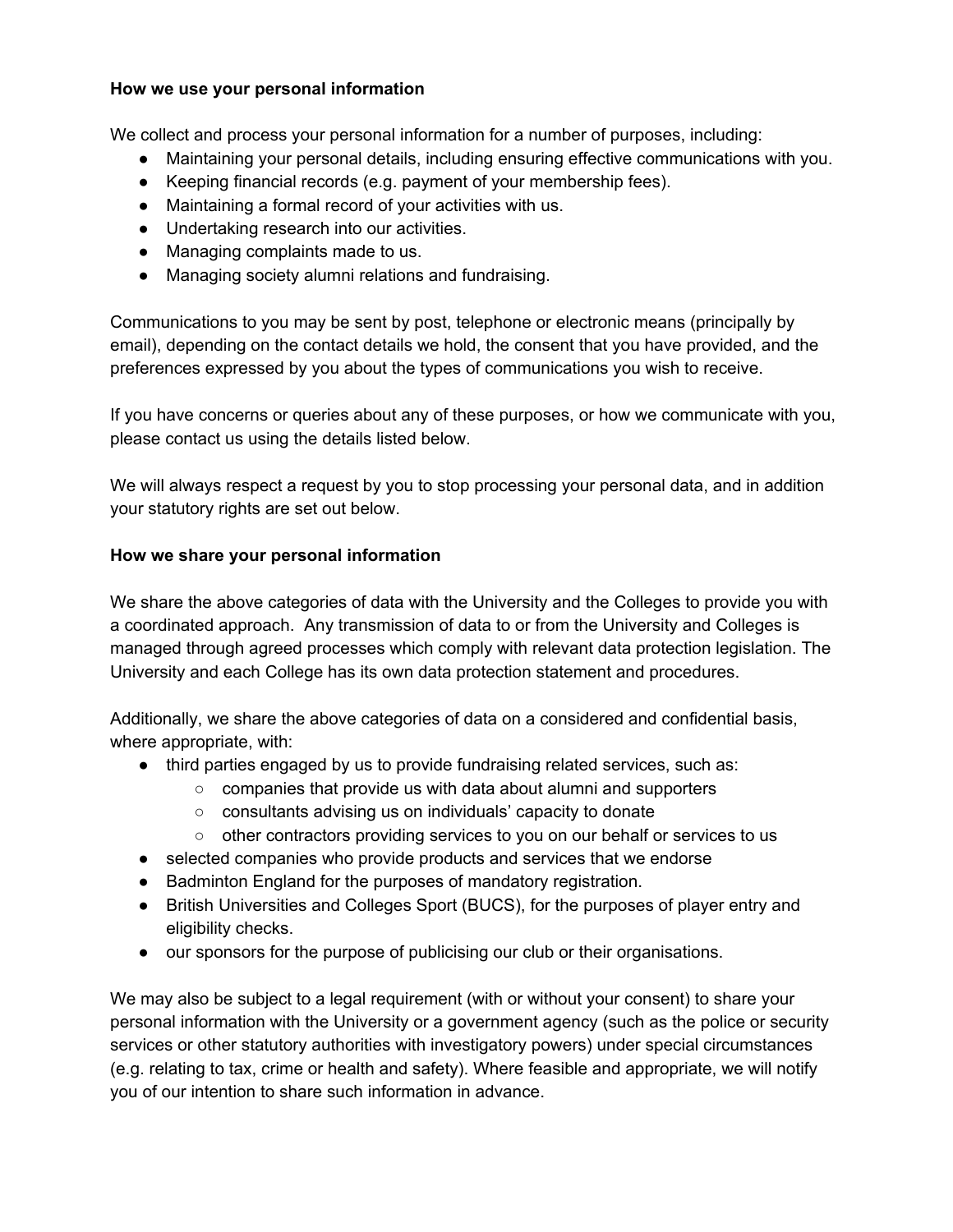#### **How we protect your data**

We ensure we have appropriate data sharing arrangements in place before sharing your personal data.

We do not sell your personal data to third parties under any circumstances.

We also facilitate communication between individual members, but in doing so we do not release personal contact details without prior permission.

Any transfers of your data overseas (outside of the European Economic Area), as set out above, are protected either by an 'adequacy decision' by the European Commission (declaring the recipient country as a 'safe' territory for personal data) or by standard contractual clauses adopted by the European Commission (which give obligations for the recipient to safeguard the data). Further information about the measures we use to protect data when being transferred internationally is available from us (via the contact details are set out below).

# **Your rights**

You have the right to:

- ask us for access to, or rectification or erasure of your data
- restrict processing (pending correction or deletion)
- object to communications or direct marketing
- ask for the transfer of your data electronically to a third party (data portability)

You have the right to lodge a complaint with the Information Commissioner's Office at https://ico.org.uk/concerns/

If you remain unhappy with the way your information is being handled, or with the response received from us, you have the right to lodge a complaint with the Information Commissioner's Office at Wycliffe House, Water Lane, Wilmslow, SK9 5AF (https://ico.org.uk/).

# **Further information**

The legal basis for processing your personal data for the interdependent purposes set out above is that it is necessary for the pursuit of our legitimate interests. We always handle your personal data securely and minimise its use, and there is no overriding prejudice to you by using your personal information for these purposes. In addition, there is no statutory or contractual requirement for you to provide us with any personal data.

The controller for your personal data is the Cambridge University Badminton Club. The person responsible for data protection within our society is the President (contact details at cubac.org/committee-and-coaches).